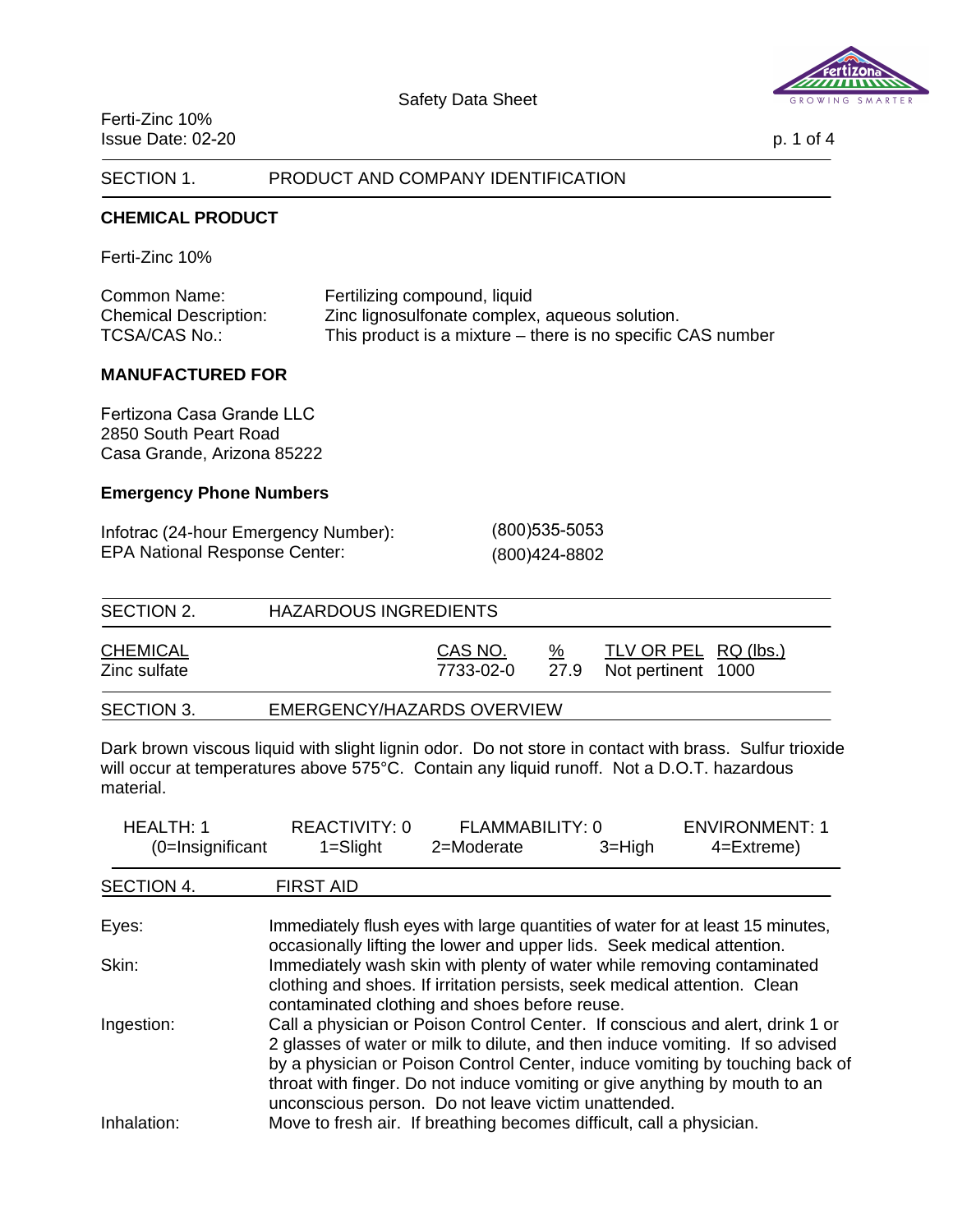Ferti-Zinc 10% Issue Date: 02/20 p. 2 of 4

| <b>SECTION 5.</b>                          |  | FIRE AND EXPLOSION HAZARDS                                                   |                                                                                                                                                                                                                                                                                                                     |
|--------------------------------------------|--|------------------------------------------------------------------------------|---------------------------------------------------------------------------------------------------------------------------------------------------------------------------------------------------------------------------------------------------------------------------------------------------------------------|
| Flash Point:                               |  |                                                                              | $>200^\circ$ F                                                                                                                                                                                                                                                                                                      |
| Test Method:                               |  |                                                                              | ASTM D-56                                                                                                                                                                                                                                                                                                           |
| <b>LEL Flammable Limits:</b>               |  |                                                                              | Not pertinent                                                                                                                                                                                                                                                                                                       |
| <b>UEL Flammable Limits:</b>               |  |                                                                              | Not pertinent                                                                                                                                                                                                                                                                                                       |
| <b>Autoignition Temperature:</b>           |  |                                                                              | Not pertinent                                                                                                                                                                                                                                                                                                       |
| <b>Flammability Classification:</b>        |  |                                                                              | Noncombustible                                                                                                                                                                                                                                                                                                      |
| Known Hazardous Products of Combustion:    |  |                                                                              | Thermal degradation at $> 575^{\circ}$ C                                                                                                                                                                                                                                                                            |
|                                            |  |                                                                              | (1067°F) may produce sulfur trioxide                                                                                                                                                                                                                                                                                |
|                                            |  | Properties that Initiate/Contribute to Intensity of Fire:                    | None                                                                                                                                                                                                                                                                                                                |
| Potential for Dust Explosion:              |  |                                                                              | None                                                                                                                                                                                                                                                                                                                |
|                                            |  | Reactions that Release Flammable Gases or Vapors:                            | Not known                                                                                                                                                                                                                                                                                                           |
| Potential for Release of Flammable Vapors: |  |                                                                              | None                                                                                                                                                                                                                                                                                                                |
| Unusual Fire & Explosion Hazards:          |  |                                                                              | None                                                                                                                                                                                                                                                                                                                |
| <b>Extinguishing Media:</b>                |  |                                                                              | Not pertinent                                                                                                                                                                                                                                                                                                       |
| <b>Special Firefighting Procedures:</b>    |  |                                                                              | Wear positive pressure, self-contained                                                                                                                                                                                                                                                                              |
|                                            |  |                                                                              | breathing apparatus and goggles.                                                                                                                                                                                                                                                                                    |
|                                            |  |                                                                              | Contain any liquid runoff.                                                                                                                                                                                                                                                                                          |
| SECTION 6.                                 |  | <b>SPILLS AND LEAKS</b>                                                      |                                                                                                                                                                                                                                                                                                                     |
| Containment:<br>Clean Up:                  |  |                                                                              | Prevent product spillage from entering drinking water supplies or streams.<br>Absorb with an inert material such as sand, soil or vermiculite; sweep up and<br>dispose in accordance with federal, state, and local regulations. Wash area<br>with water until dark color is gone. Collect wash water for disposal. |
| Evacuation:                                |  | Not necessary                                                                |                                                                                                                                                                                                                                                                                                                     |
| SECTION 7.                                 |  | STORAGE AND HANDLING                                                         |                                                                                                                                                                                                                                                                                                                     |
| Storage:                                   |  | high.                                                                        | Store in tightly closed original labeled containers in a cool, well<br>ventilated, dry place at temperatures above 40° F, but less than 120°<br>F. Keep away from ignition sources and incompatible materials. Do<br>not store near food or feeds. Do not stack pallets more than two (2)                           |
| <b>Transfer Equipment:</b>                 |  |                                                                              | Transfer product using chemical-resistant plastic or stainless steel                                                                                                                                                                                                                                                |
| <b>Work/Hygienic Practices:</b>            |  | tanks, pumps, valves, etc.<br>reuse. Do not contaminate feed and foodstuffs. | Keep out of reach of children. Avoid contact with eyes, skin, and<br>clothing. Avoid inhalation of spray mists. Wash thoroughly after<br>handling. Remove contaminated clothing and wash thoroughly before                                                                                                          |
| Eyes:<br>handling.                         |  |                                                                              | Chemical dust/splash goggles or full-face shield to prevent eye<br>contact. As a general rule, do not wear contact lenses when                                                                                                                                                                                      |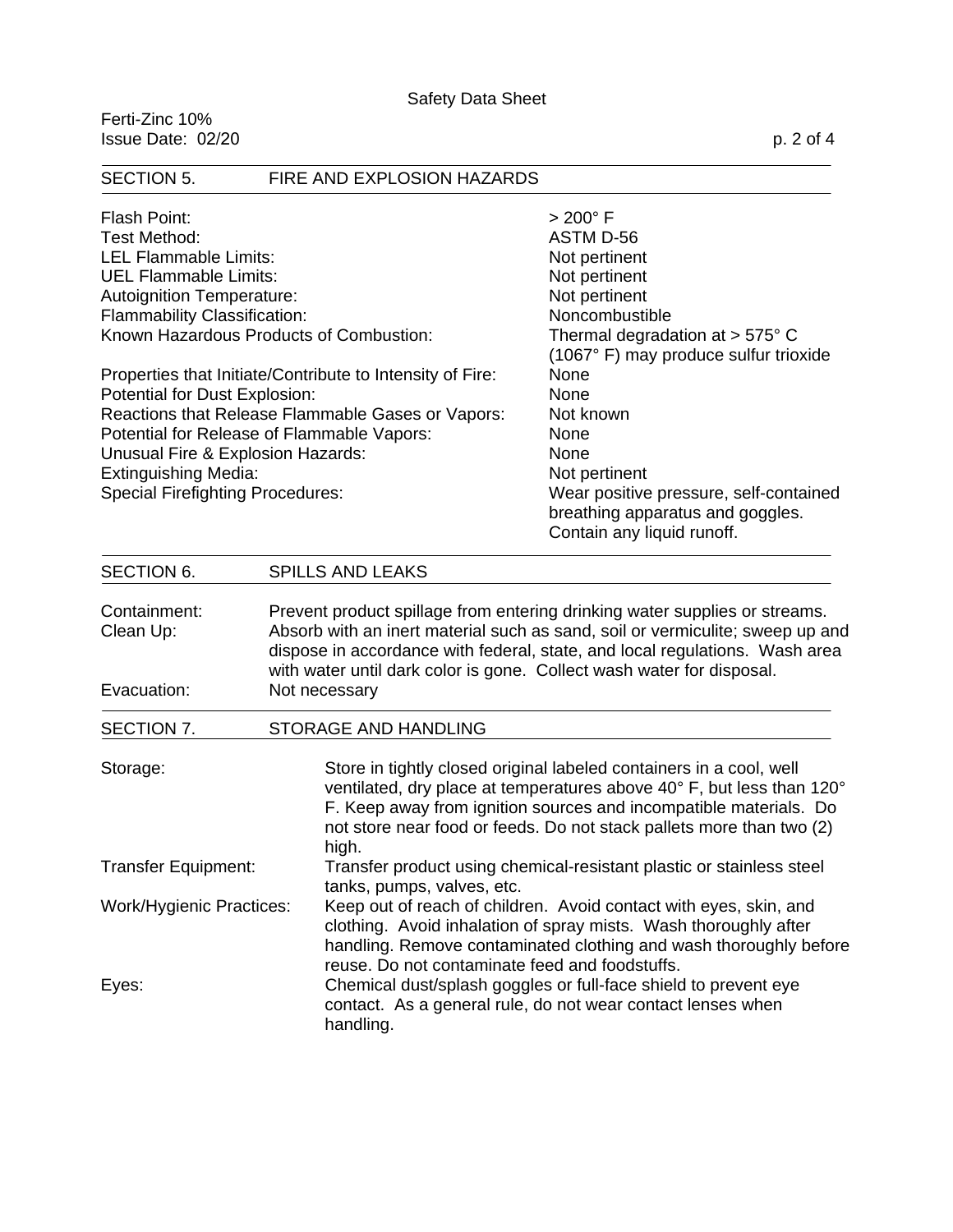| Ferti-Zinc 10%<br>Issue Date: 02/20 |                               | p. 3 of 4 |
|-------------------------------------|-------------------------------|-----------|
| SECTION 8.                          | PERSONAL PROTECTIVE EQUIPMENT |           |

Personal hygiene is important exposure control measure. The following general measures should be taken when working with or handling this material.

| <b>Personal Protection:</b> | These recommendations provide general guidelines for handling this<br>product. Because specific work environments and material handling<br>practices vary, safety procedures should be developed for each<br>intended application. |
|-----------------------------|------------------------------------------------------------------------------------------------------------------------------------------------------------------------------------------------------------------------------------|
| Eyes:                       | Chemical dust/splash goggles or full-face shield to prevent eye<br>contact. As a general rule, do not wear contact lenses when<br>handling.                                                                                        |
| Skin:                       | Impervious gloves and clothes.                                                                                                                                                                                                     |
| Respiratory:                | Not normally needed. If use generates an aerosol mist or respiratory<br>irritation, use NIOSH-approved dust/mist respirator (such as 3M<br>#8710).                                                                                 |
| Ventilation:                | Recommended but no TLV established.                                                                                                                                                                                                |

## SECTION 9. PHYSICAL AND CHEMICAL DATA

| Appearance:                                 | Dark brown, viscous liquid          |
|---------------------------------------------|-------------------------------------|
| Odor:                                       | Slight lignin odor                  |
| pH:                                         | 5.4                                 |
| Specific Gravity ( $H_2O = 1$ )             | Not known                           |
| Vapor Pressure:                             | 760 (mm Hg)                         |
| Vapor Density (Air=1):                      | < 1.0                               |
| <b>Boiling Point:</b>                       | 100 $^{\circ}$ C (212 $^{\circ}$ F) |
| <b>Freezing Point:</b>                      | Not available                       |
| <b>Melting Point:</b>                       | Not known                           |
| <b>Water Solubility:</b>                    | Completely miscible                 |
| Density:                                    | 11.19 lbs./gal.                     |
| Evaporation Rate (Butyl Acetate = $1$ ):    | Same as water                       |
| Viscosity:                                  | Not available                       |
| % Volatile:                                 | Not available                       |
| <b>Octanol/Water Partition Coefficient:</b> | Not available                       |
| <b>Saturated Vapor Concentration:</b>       | Not available                       |

# SECTION 10. STABILITY AND REACTIVITY

| Stability:                               | Stable under normal conditions.                                                                 |
|------------------------------------------|-------------------------------------------------------------------------------------------------|
| Conditions To Avoid:                     | None known                                                                                      |
| Incompatibility:                         | Contact with brass or strong oxidizing agents.                                                  |
| <b>Hazardous Decomposition Products:</b> | Thermal degradation at high temperatures above<br>575° C (1067° F) may produce sulfur trioxide. |
| Hazardous Polymerization:                | Will not occur                                                                                  |